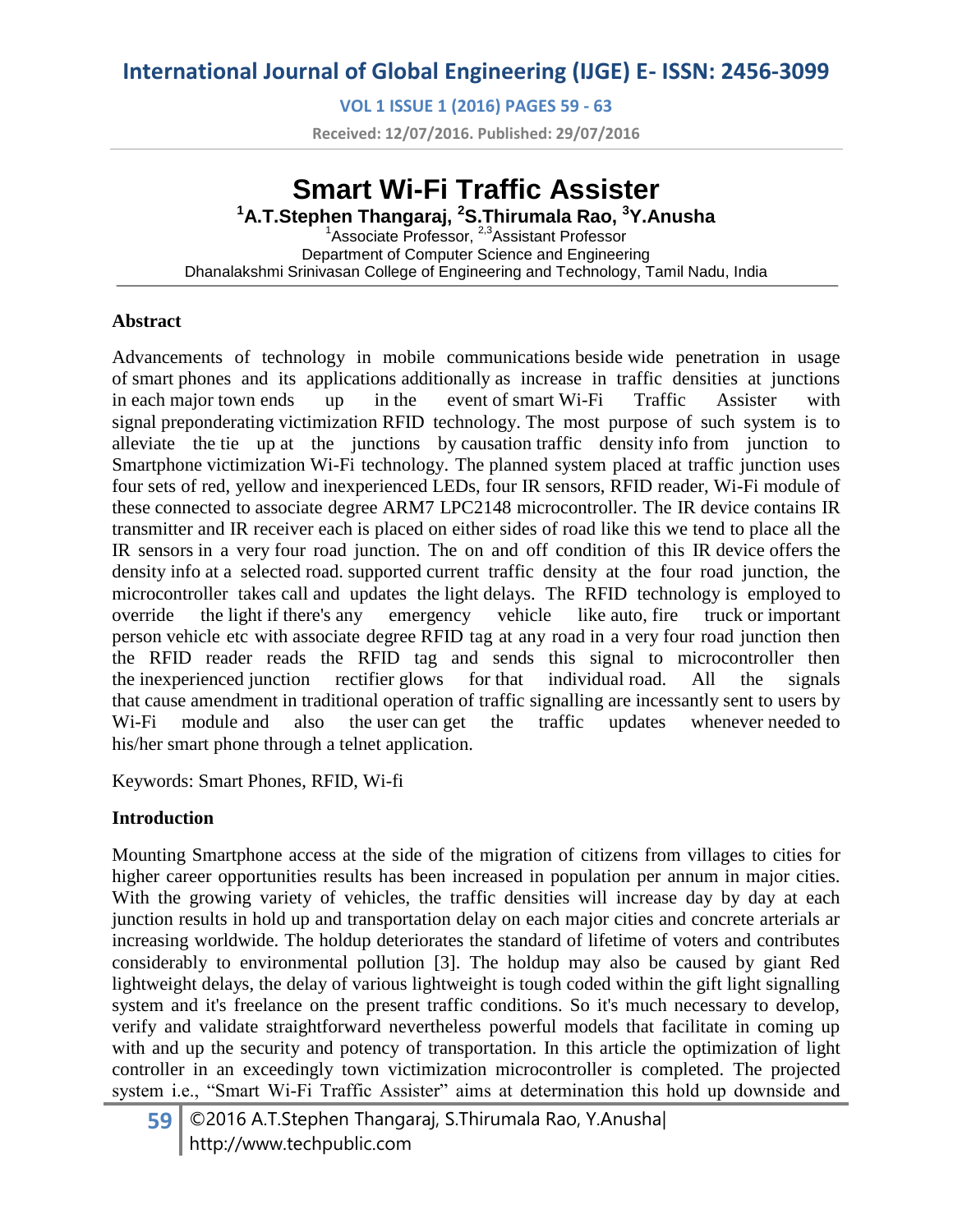**VOL 1 ISSUE 1 (2016) PAGES 59 - 63**

**Received: 12/07/2016. Published: 29/07/2016**

conjointly tries to cut back potentialities of traffic jams, caused by traffic lights, to associate extent by grouping the traffic knowledge and causation the density info to Smartphone victimization Wi-Fi technology [4].

The microcontroller utilized in the system is ARM7 LPC2148. This method contains four sets of red, yellow and inexperienced LEDs placed at four road traffic junction, four IR sensors every with associate IR transmitter and IR receiver that ar mounted on the either sides of roads severally, RFID reader and Wi-Fi module. The IR system gets activated whenever any vehicle stays on road between IR transmitters and IR receiver which supplies the density info in an exceedingly specific road. In follow we tend to place variety of IR sensors mounted on a specific road at equal distances on the length of that road to some extent. Microcontroller controls the IR system once the IR detector sends its on and off signals to microcontroller then it sends the response by glowing inexperienced junction rectifier thereto specific road wherever the IR detector gets activated. Microcontroller conjointly sends these signals to Wi-Fi module[5].

The supported current traffic density at the four road junction, the microcontroller takes call and updates the light delays and sends this info to good phone through the utilization of Wi-Fi module as a result. The RFID reader is settled at a definite distance from the light controller at each road<sup>[1]</sup>. The RFID technology is employed to override the stoplight if there's any emergency vehicle like car, truck or influential person vehicle etc with associate RFID tag at any road in an exceedingly four road junction then the RFID reader reads the RFID tag and sends this signal to microcontroller then it responds by glowing the inexperienced junction rectifier for that individual road[2]. All the signals that cause modification in traditional operation of traffic signalling are ceaselessly sent to the user by Wi-Fi module and thereby the user can get the traffic updates whenever needed through his/her good phone with a telnet application. The typical smart wifi and block diagrams are represented in Fig.1 and Fig. 2 respectively for detailed understanding.



Fig 1: A typical Smart Wi-fi Assister. Source : Alexander Pyattaev(2016)

### **60** ©2016 A.T.Stephen Thangaraj, S.Thirumala Rao, Y.Anusha| http://www.techpublic.com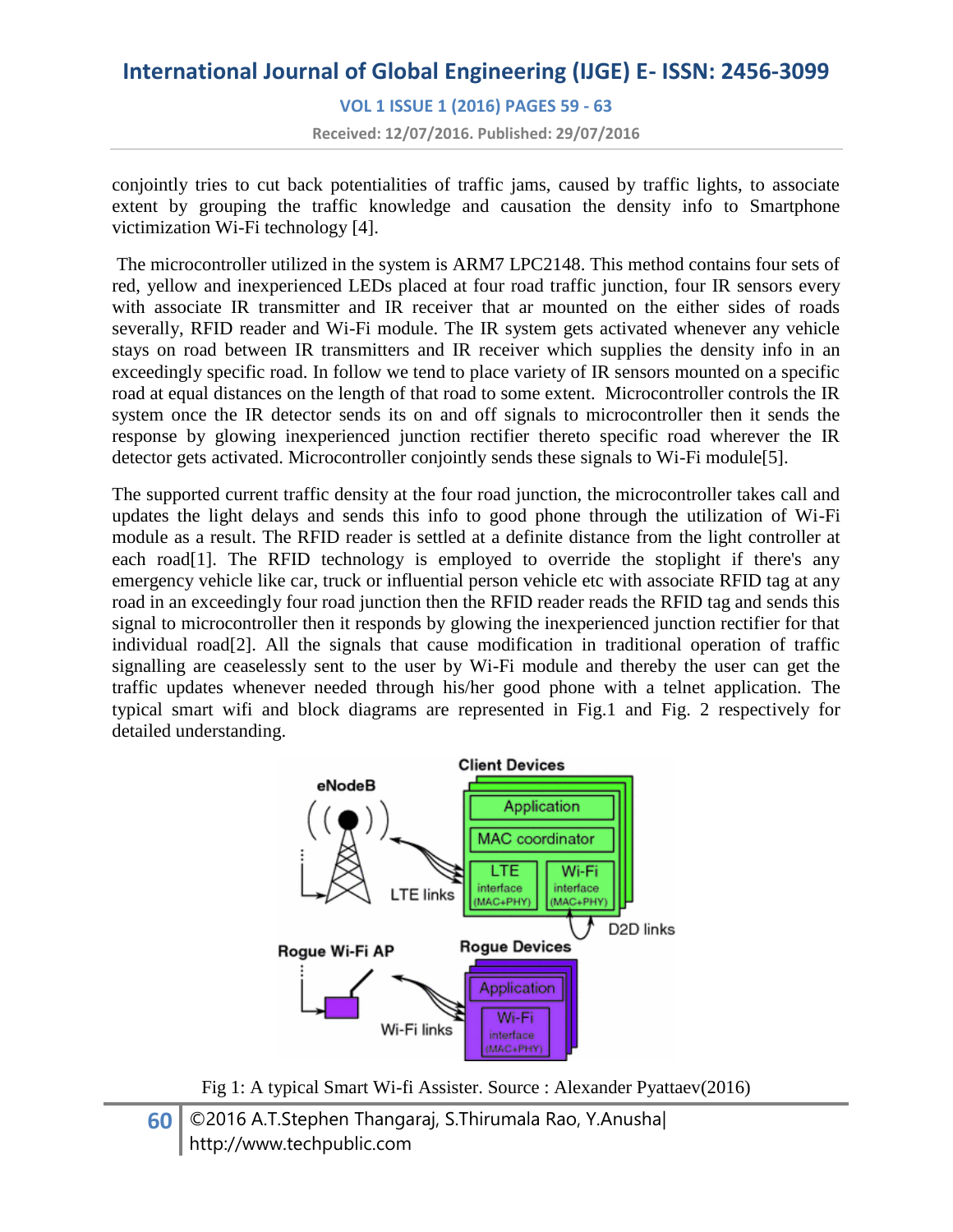**VOL 1 ISSUE 1 (2016) PAGES 59 - 63**

**Received: 12/07/2016. Published: 29/07/2016**

Thus supported vehicle density, small controller defines completely different ranges for light delays and updates those consequently. The system records vehicle density i.e., the IR detector ON and OFF condition in its memory and allocates predefined recording interval on real time basis. This recorded traffic density knowledge may also be wont to analyze traffic condition at various traffic lights connected to the system. so administrator on a central station pc and good phone user will access traffic conditions on any approachable traffic lights and close roads i.e., with within the Wi-Fi signal vary to cut back hold up to associate extent. In future if we tend to implement this TIS in each traffic junctions altogether major cities it will be wont to inform folks concerning the traffic condition at completely different places by victimization advanced networks for communication[6].



Fig.2 Block Diagram of a Smart Wi-fi Assister

### **II. Implementation of This Technique**

In the style of this technique the microcontroller used is ARM7 LPC2148 in conjunction with this the system contains power provide, four sets of red, yellow and inexperienced LEDs placed at four road traffic junction, four IR sensors every with associate degree IR transmitter and IR receiver that area unit mounted on the either sides of roads severally, RFID reader, digital display and Wi-Fi module[7]. The IR system gets activated whenever any vehicle stays on road between IR transmitter and IR receiver which supplies the density data in a very specific road. The RFID technology is employed to override the traffic signalling and liquid crystal display is employed to display the traffic density data at each amendment in traditional operation of the traffic signalling. The Wi-Fi module ESP8266 is employed to send signals i.e., density data that is displayed on digital display from microcontroller to sensible phone users through the employment of Telnet application

### **III. Wi-Fi Technology**

EPS8266 module is a powerful, low value and could be a self contained SOC with integrated TCP/IP protocol stack which will provide any microcontroller access to your Wi-Fi network i.e., this Wi-Fi module is appropriate for adding Wi-Fi practicality to AN existing microcontroller via a UART serial association. it's capable of either hosting AN application or offloading all Wi-Fi networking functions from another application processor. every ESP8266 module comes preprogrammed with AN AT command set code, meaning, you'll merely hook this up to your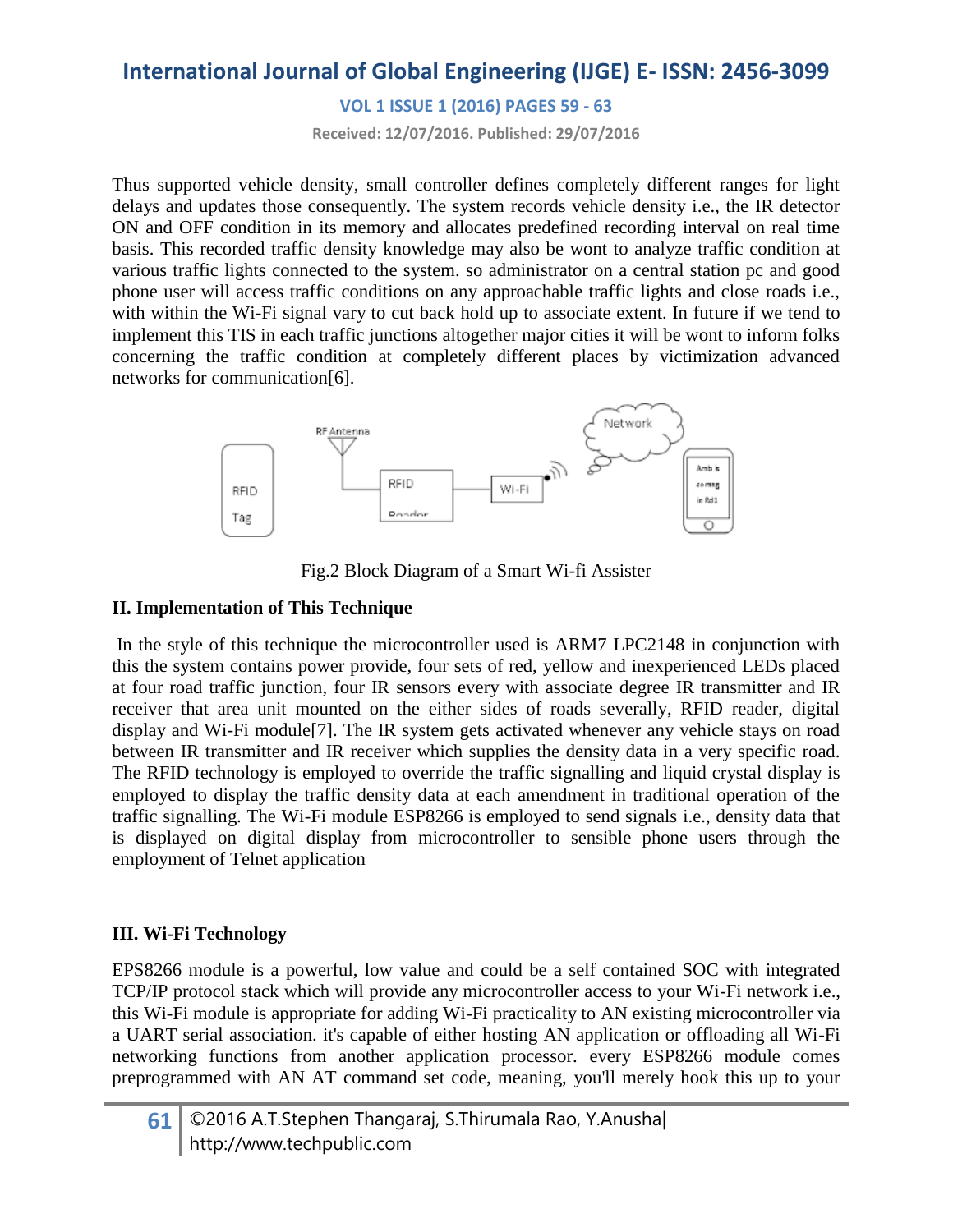# **International Journal of Global Engineering (IJGE) E- ISSN: 2456-3099 VOL 1 ISSUE 1 (2016) PAGES 59 - 63 Received: 12/07/2016. Published: 29/07/2016**

Arduino device and obtain concerning the maximum amount Wi-Fi-ability as a Wi-Fi defend offers[8].

Fig.3 Pin Diagram of ESP8266. This ESP8266 module is a very value effective board with an enormous, and ever growing, community. The module will even be reprogrammed to act as a standalone LAN connected device–just add power.This module encompasses a powerful enough on-board process and storage capability that enables it to be integrated with the sensors and different application specific devices through its GPIOs with least development up-front and least loading throughout runtime. Its high degree of on-chip integration permits for least external electronic equipment, together with the front-end module, is meant to occupy least PCB space. The ESP8266 supports APSD for VoIP applications and Bluetooth co-existence interfaces, it contains a self-calibrated RF permitting it to figure below all operative conditions, and needs no external RF components. The ESP8266 Module isn't capable of 5V thus 5-3.3V logic shifting and can need AN external Logic Level device.



Fig.3 Pin Diagram of ESP8266

### **IV. Software Tools**

The package employed in the event of this method is Telnet application and Keil compiler.

A. Telnet Application

- Telnet is associate degree application layer protocol used on the web or native space network to produce a biface interactive text destined communication facility employing a virtual terminal association Telnet even predates internetworking and also the fashionable information science packet and transmission control protocol transport layers.
- The TELNET protocol provides a uniform interface, through that a program on one host (the TELNET client) could access the resources of another host. (the TELNET server) like the shopper were an area terminal connected to the server.
- For example, a user on a digital computer on a LAN could connect with a bunch hooked up to the LAN like the digital computer were a terminal hooked up on to the host. Of course, TELNET could also be used across WANs likewise as LANs.

### **V. Conclusion and Future Scope**

**62** ©2016 A.T.Stephen Thangaraj, S.Thirumala Rao, Y.Anusha| http://www.techpublic.com